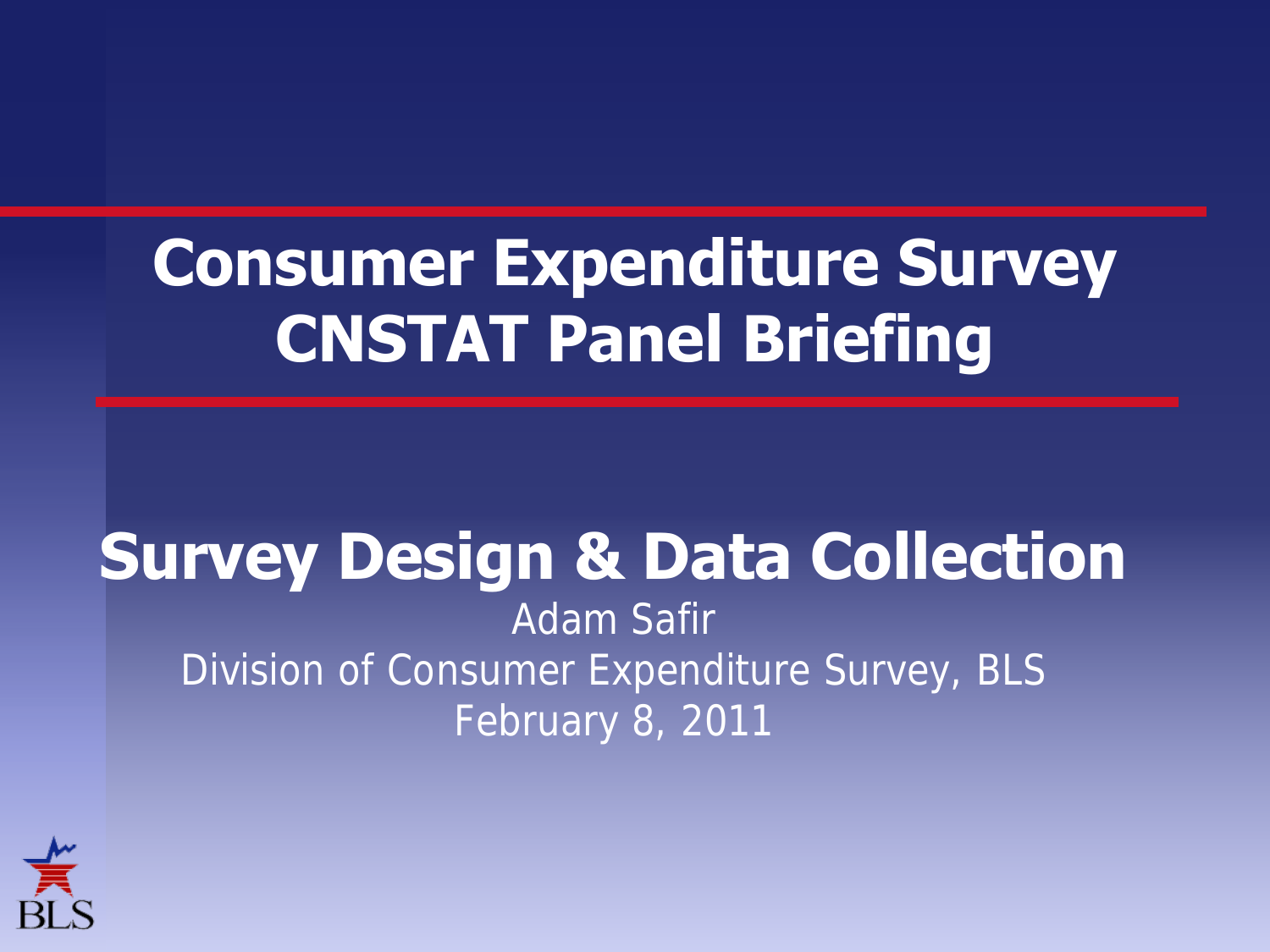# **Outline**

- **Survey Design** 
	- **Interview Survey**
	- **Diary Survey**
- Data Collection
	- Role of the Census Bureau
	- **Interviewing**
	- **Response Rates**

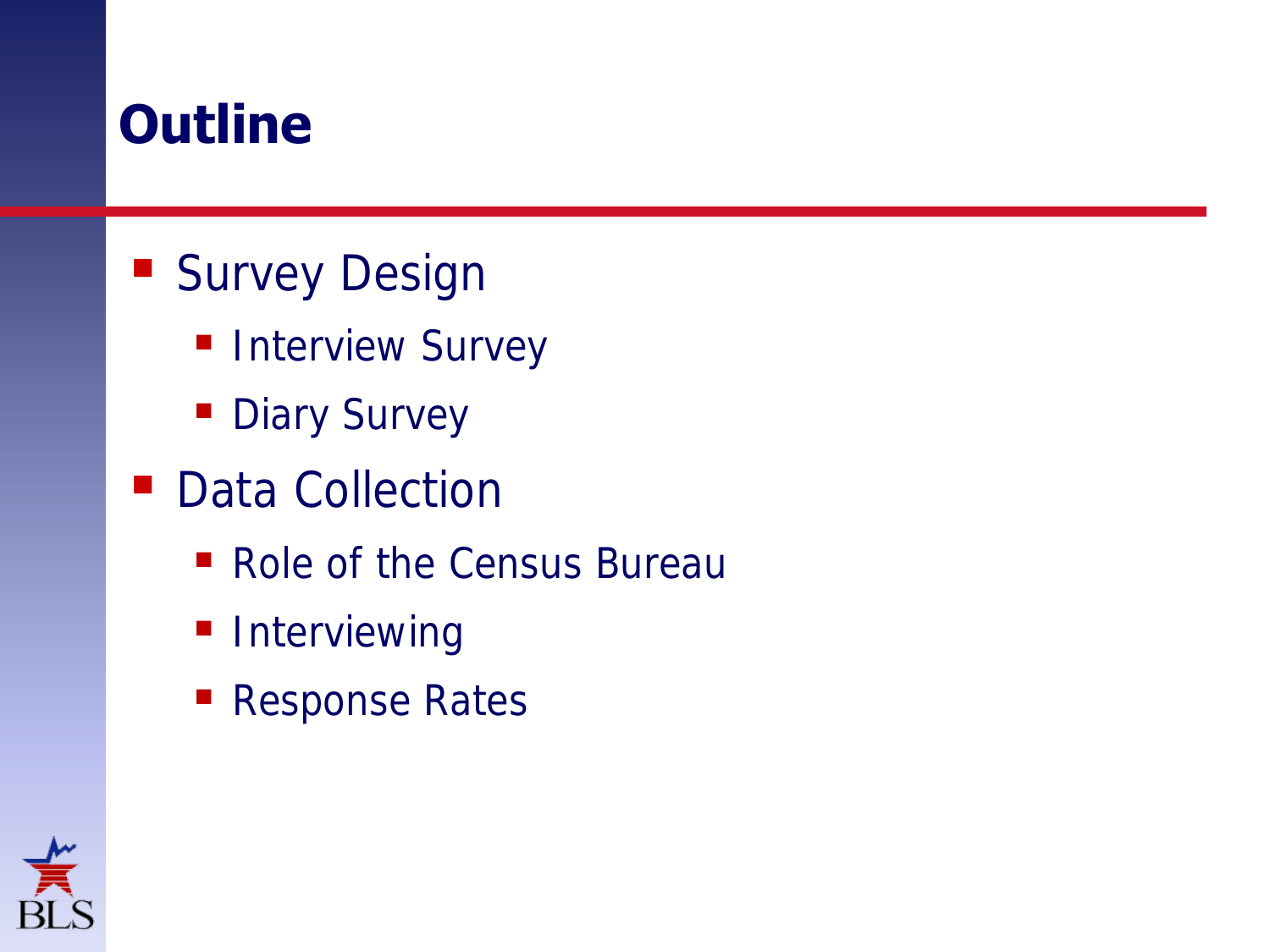# **Interview Survey**

- Designed to collect expenditures for large or less frequently purchased items that can be recalled in a quarterly interview, or things that Rs make regular monthly payments on
- Housing units are selected for sample; Consumer units are identified within housing units
- Each unit is interviewed 5 times
- Rotating panel design to smooth workflow

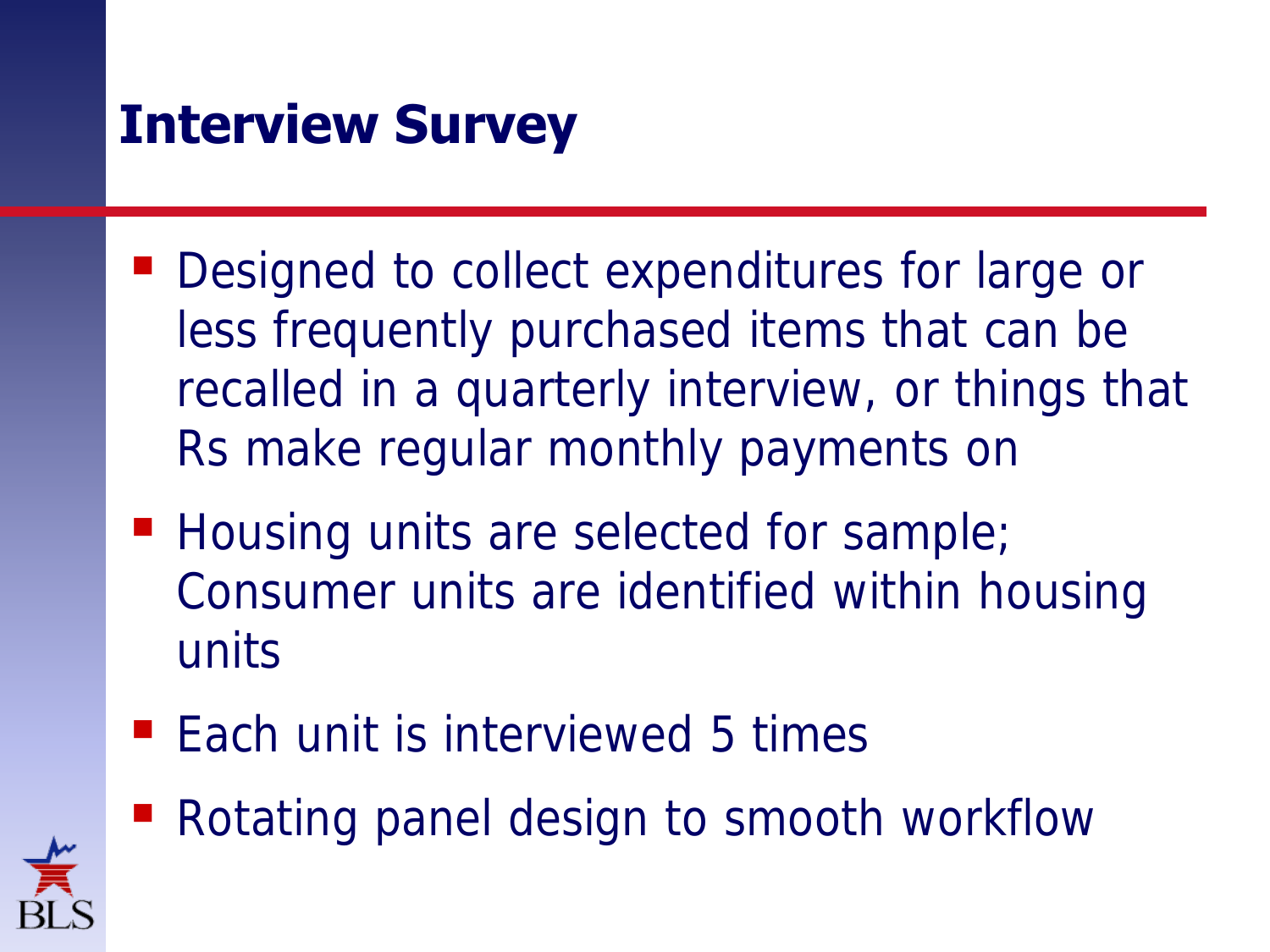# **Interview Survey, cntd.**

#### **I**nstrument:

- Paper and pencil survey until 2003
- Converted to Computer Assisted Personal Interview (CAPI) in 2003
- **Mode:** 
	- **Primarily personal visit, but some decentralized** telephone collection (~33%)
- **I** Interview Length:
	- 60-minute average

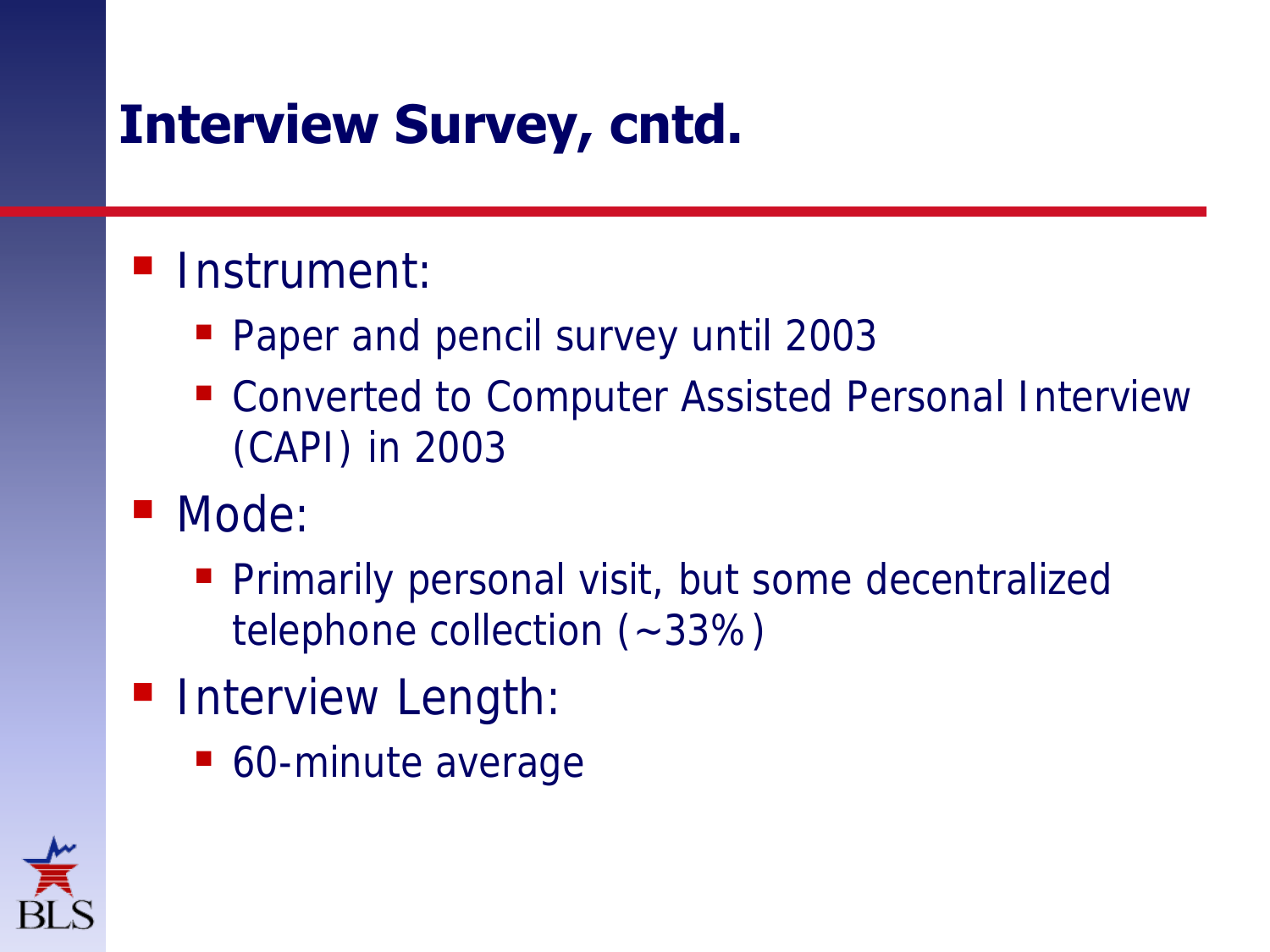# **Interview 1**

- Establish reference person and HH roster
- Identify consumer units (CUs):
	- Anyone related to reference person by blood, marriage, unmarried partner, other legal arrangement
	- Other individuals or groups of related individuals may form additional CUs
	- **Others who share spending on housing, food and** other expenses

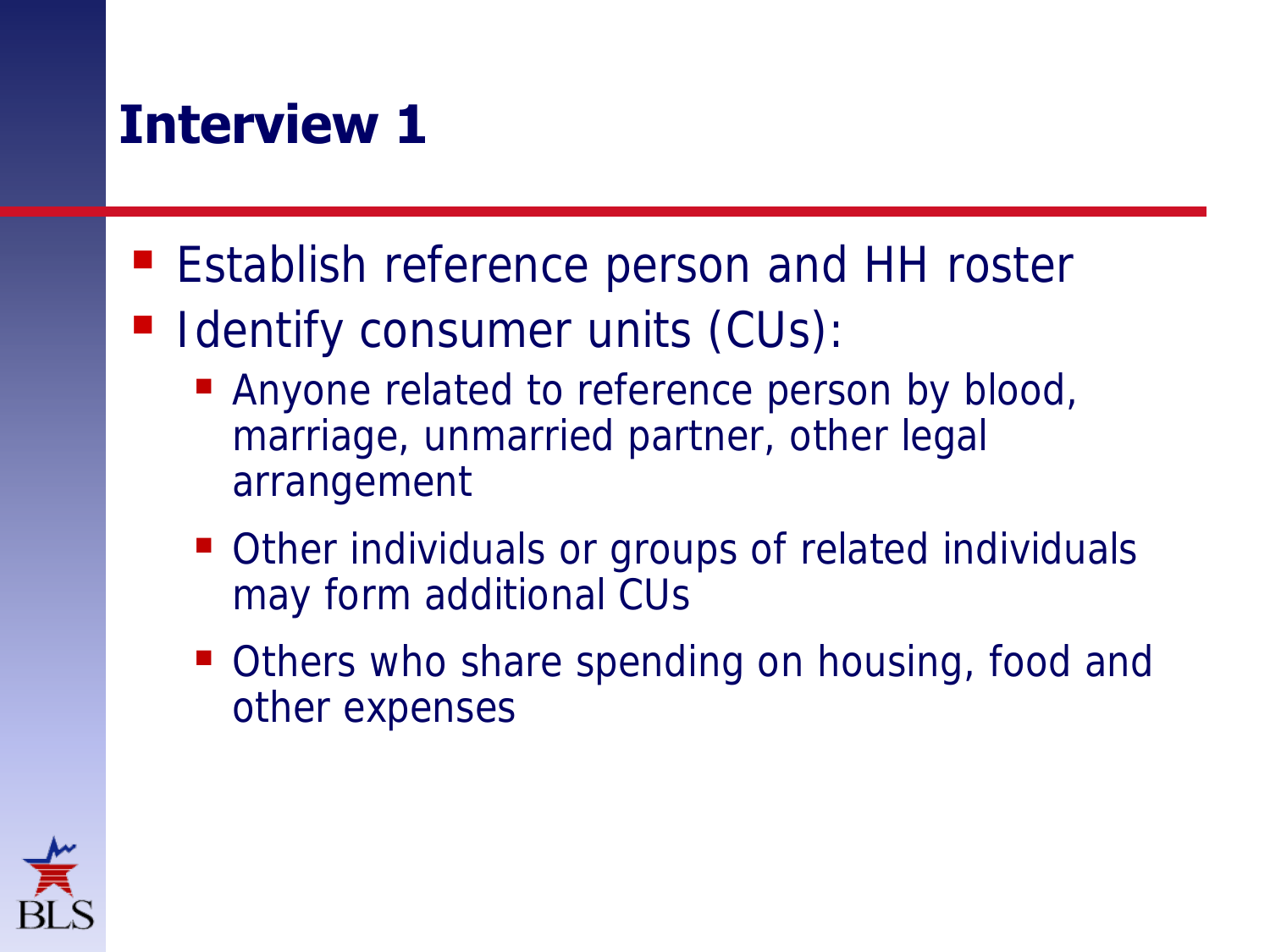## **Interview 1: Consumer Units**

- Composition may change over time
- Can move in or out of housing unit
- Students living away-from-home, in student housing, are separate Cus

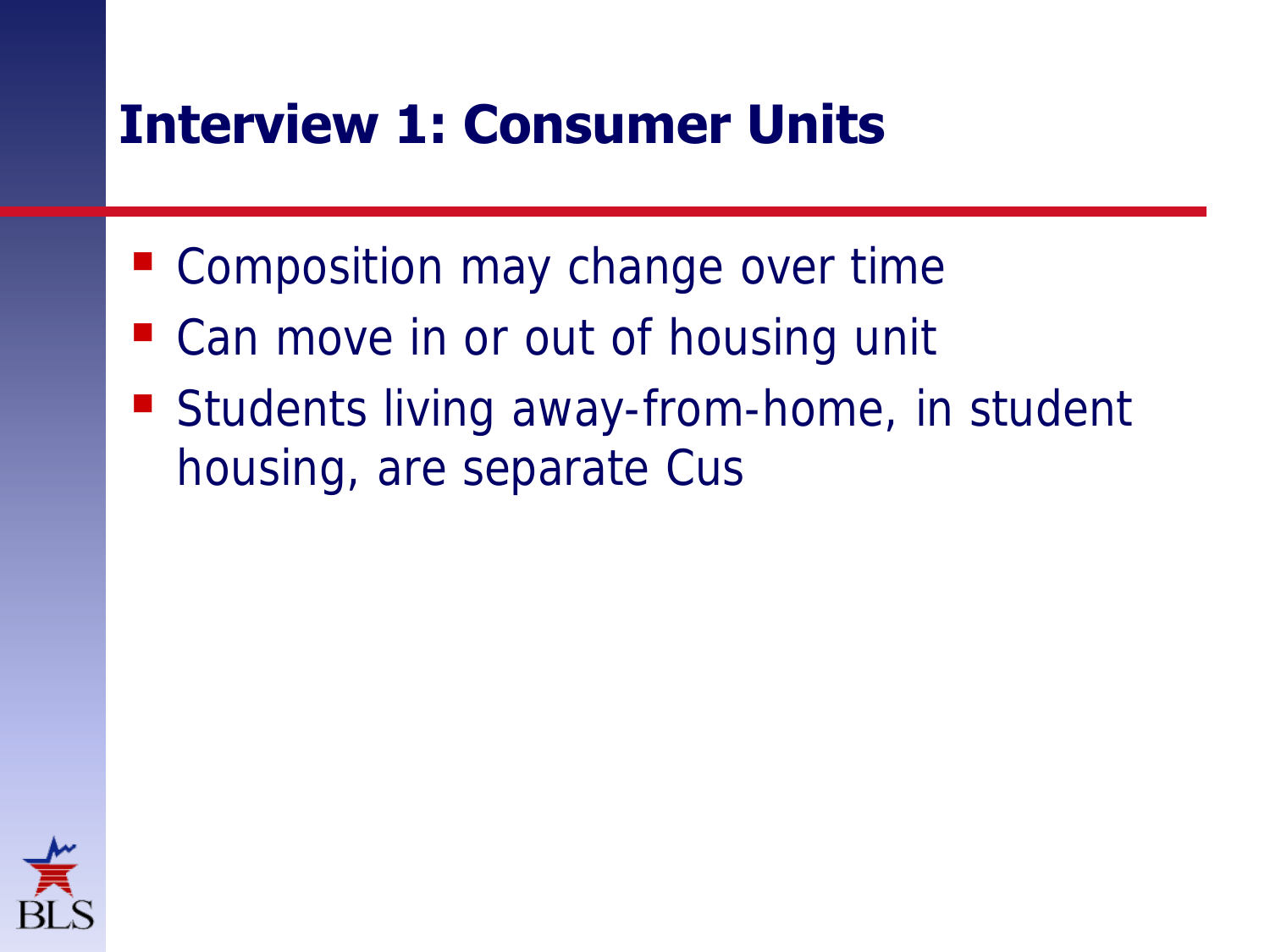# **Interview 1: Data Collected**

- Demographic information for each CU member
- Housing characteristics:
	- e.g., type of structure, number of rooms, fuels used, year built, etc.
- Inventory of appliances and equipment:
	- e.g., stove, refrigerator, washer, dryer, computer, etc.
- Expenditures:
	- One month recall for all expenditure categories



■ Used for bounding purposes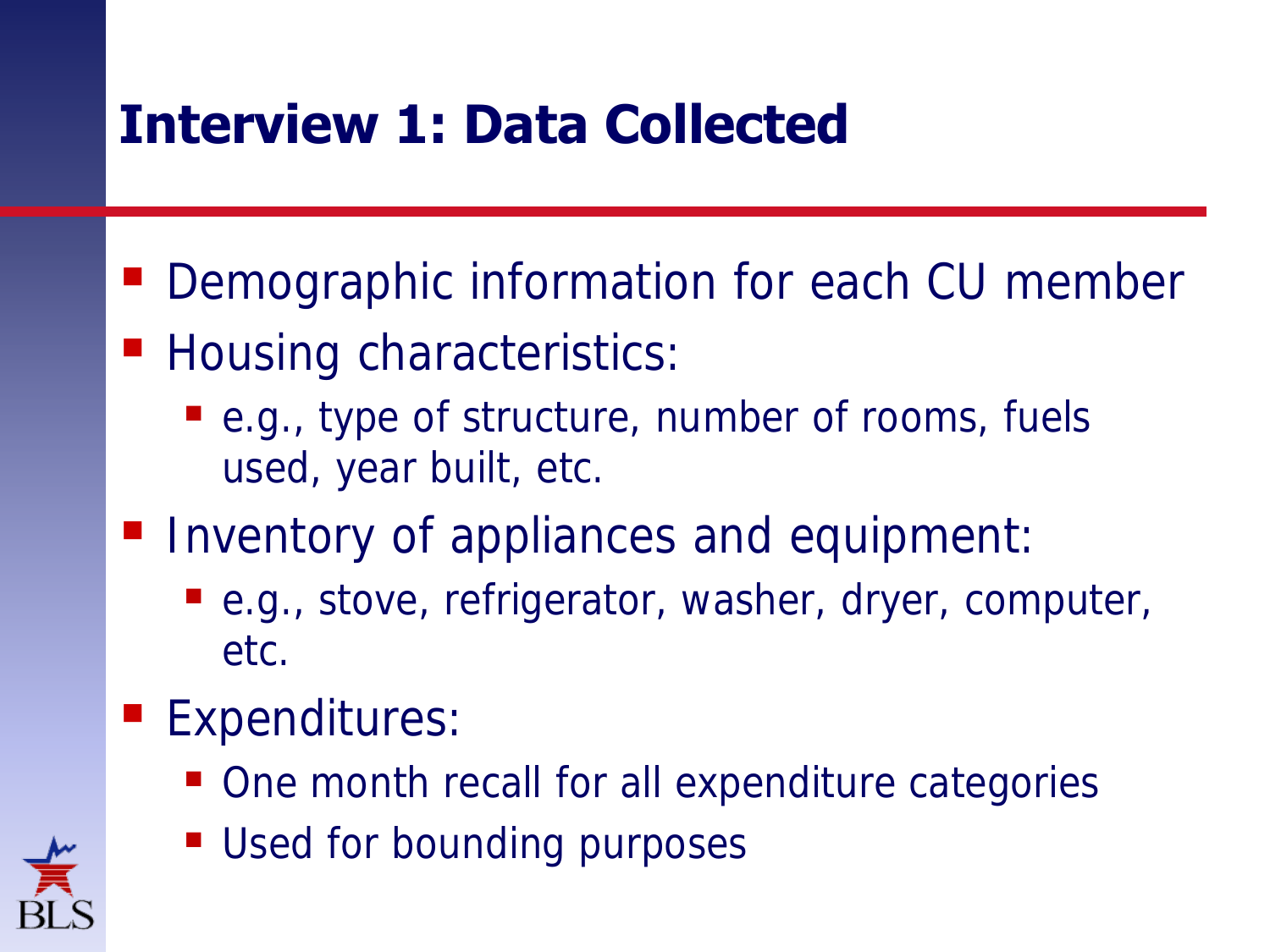# **Interview 1: Data Collected, contd.**

#### Detailed information on:

- Owned Properties description, current value, existing mortgages, home equity loans, payments
- Vehicles year, make, model, financing info for owned/leased
- $\blacksquare$  Health insurance  $\blacksquare$  insurer, type, who pays
- Non-health insurance  $-$  type (e.g., life, property, auto), pymt schedule
- Data are carried forward to Interview 2-5, and updated for disposals and new purchases

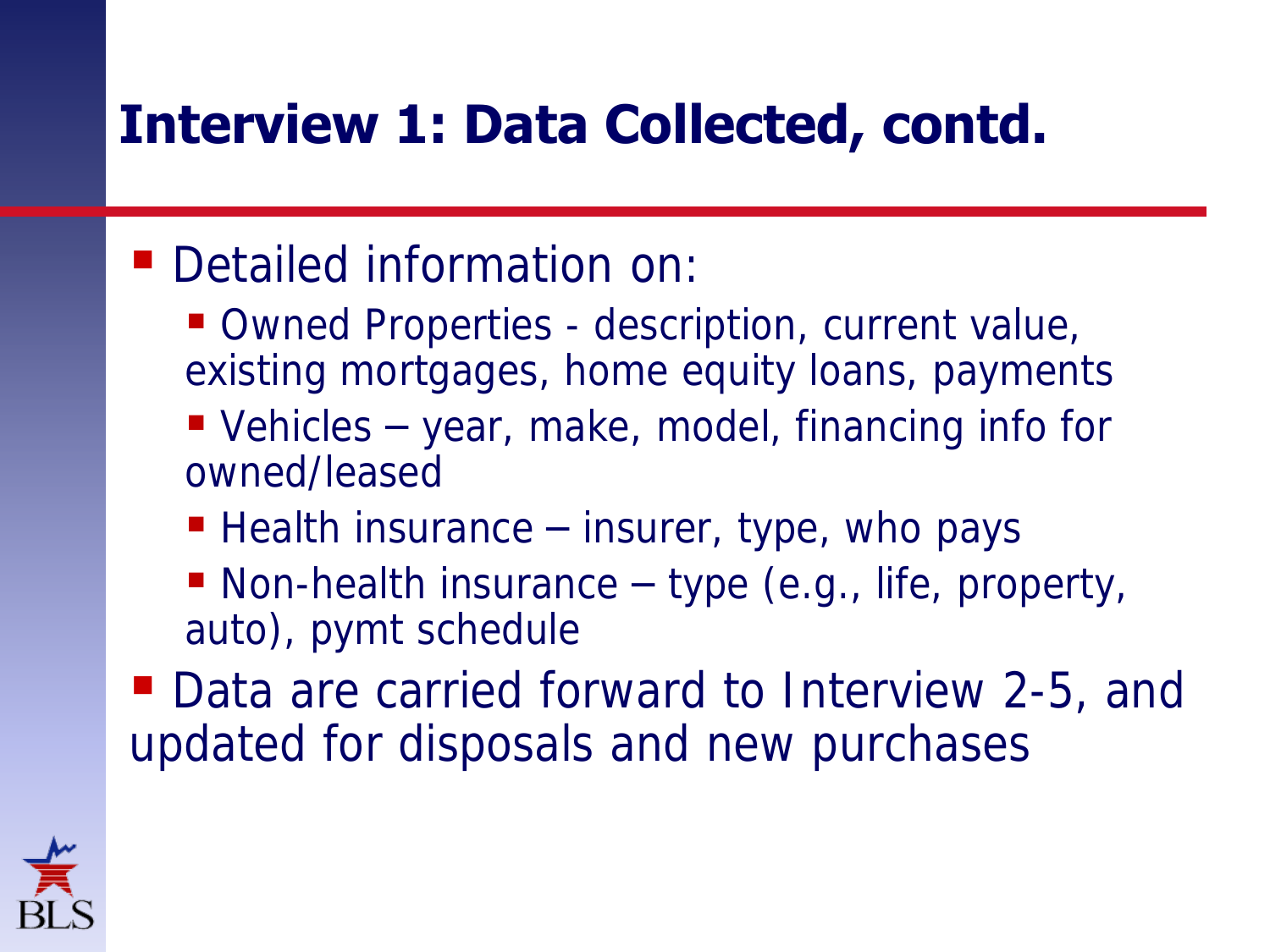### **Interviews 2-5**

- Updates to inventoried items:
	- **Properties, vehicles, insurance, etc.**
- Expenditures, descriptions, and other information for the previous 3 months for most expenditure categories

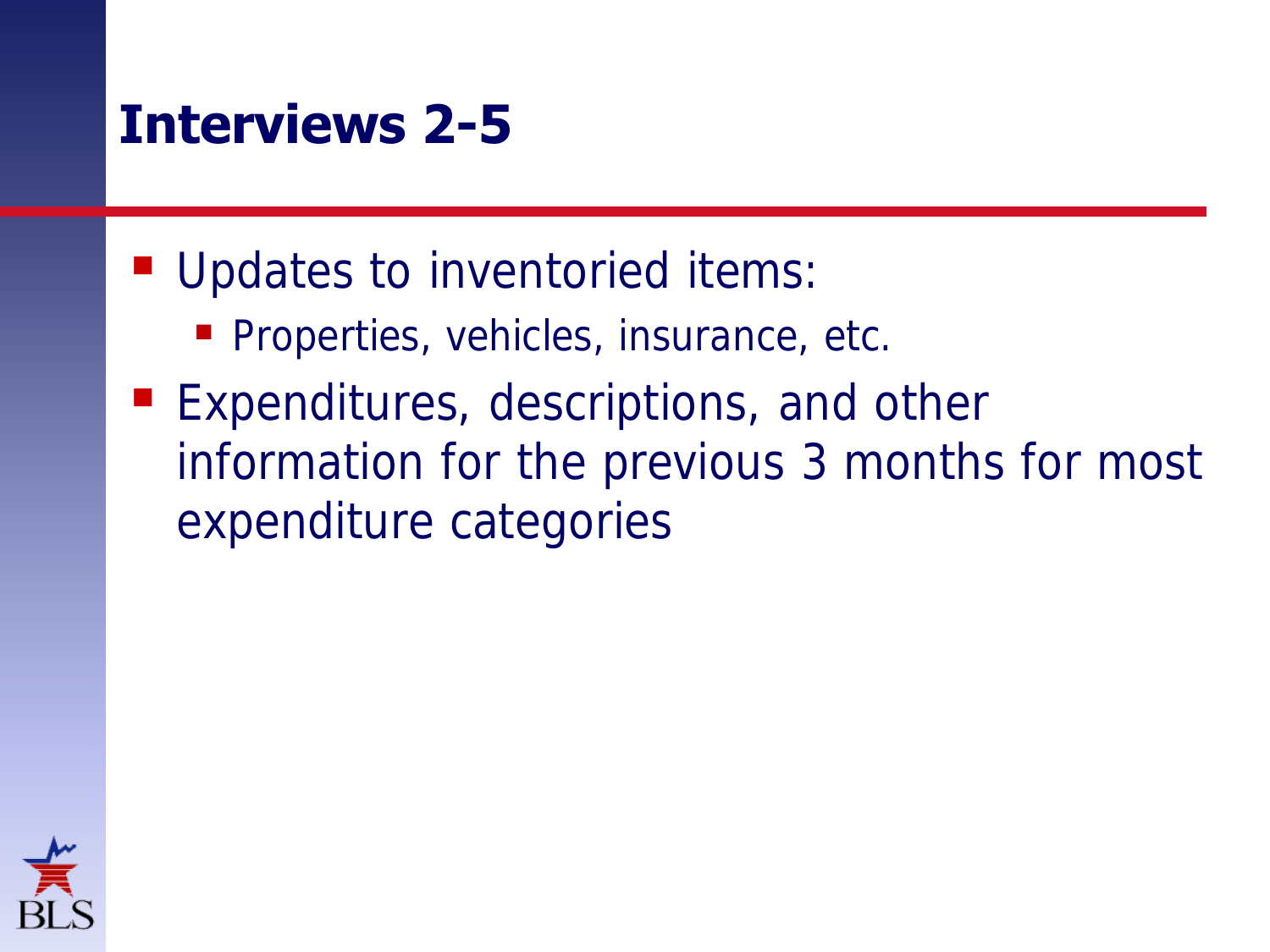# **Interviews 2-5: Expenditure Categories**

| <b>Categories</b>          |                      |
|----------------------------|----------------------|
| Rent                       | Household services   |
| Utilities                  | Educational expenses |
| Home maintenance & repairs | Child care           |
| Major appliances           | Trips and vacations  |
| Minor appliances           | Transportation       |
| Clothing                   | Entertainment        |
| Household furnishings      | Cash contributions   |
| Medical expenses           |                      |

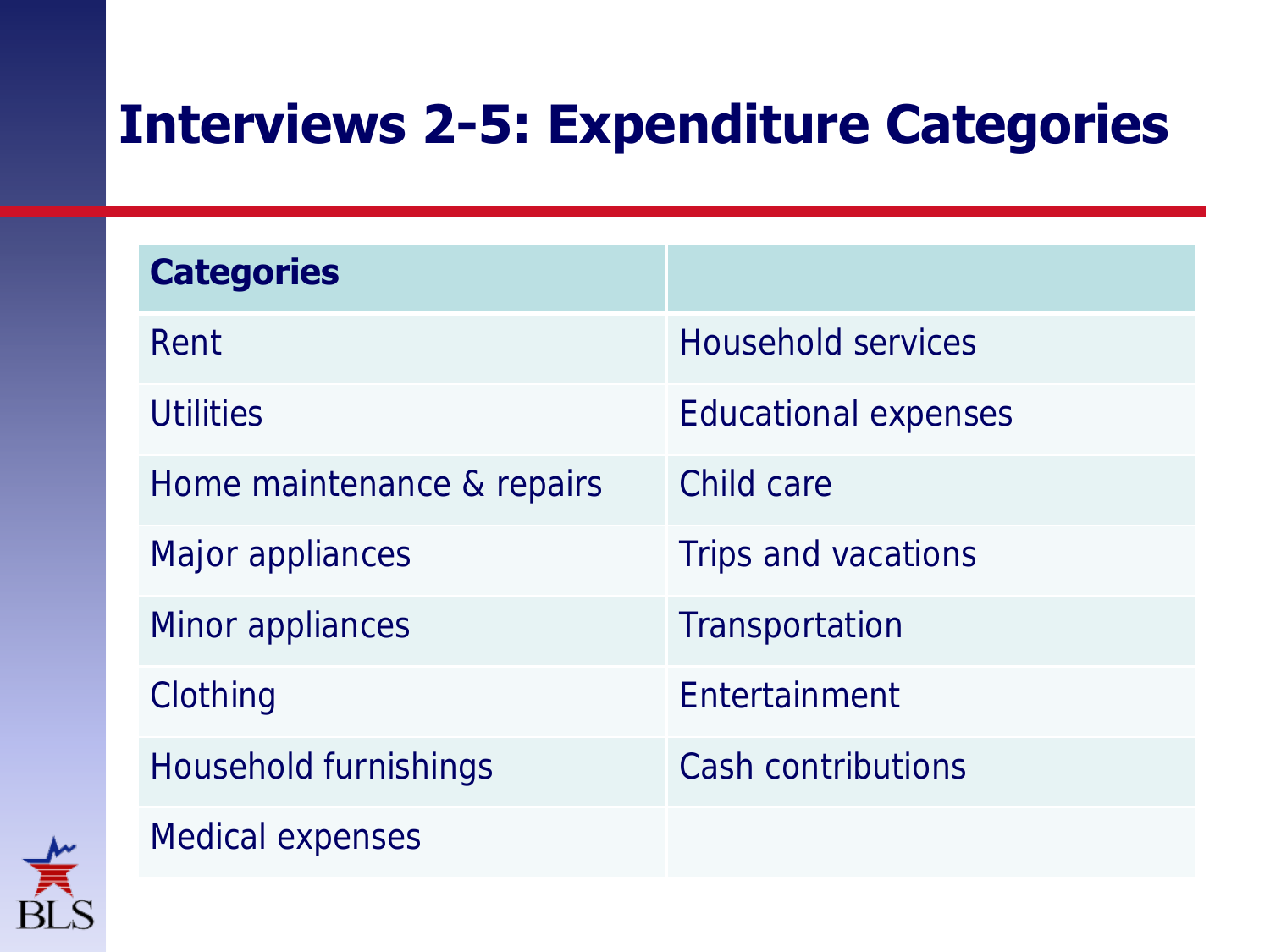# **Interviews 2-5: Expense Patterns for Other Items (detail collected in diary)**

- **Usual weekly expenses for groceries**
- Usual monthly expense for:
	- alcoholic beverages
	- **n** mass transit to go to work, school, and other places

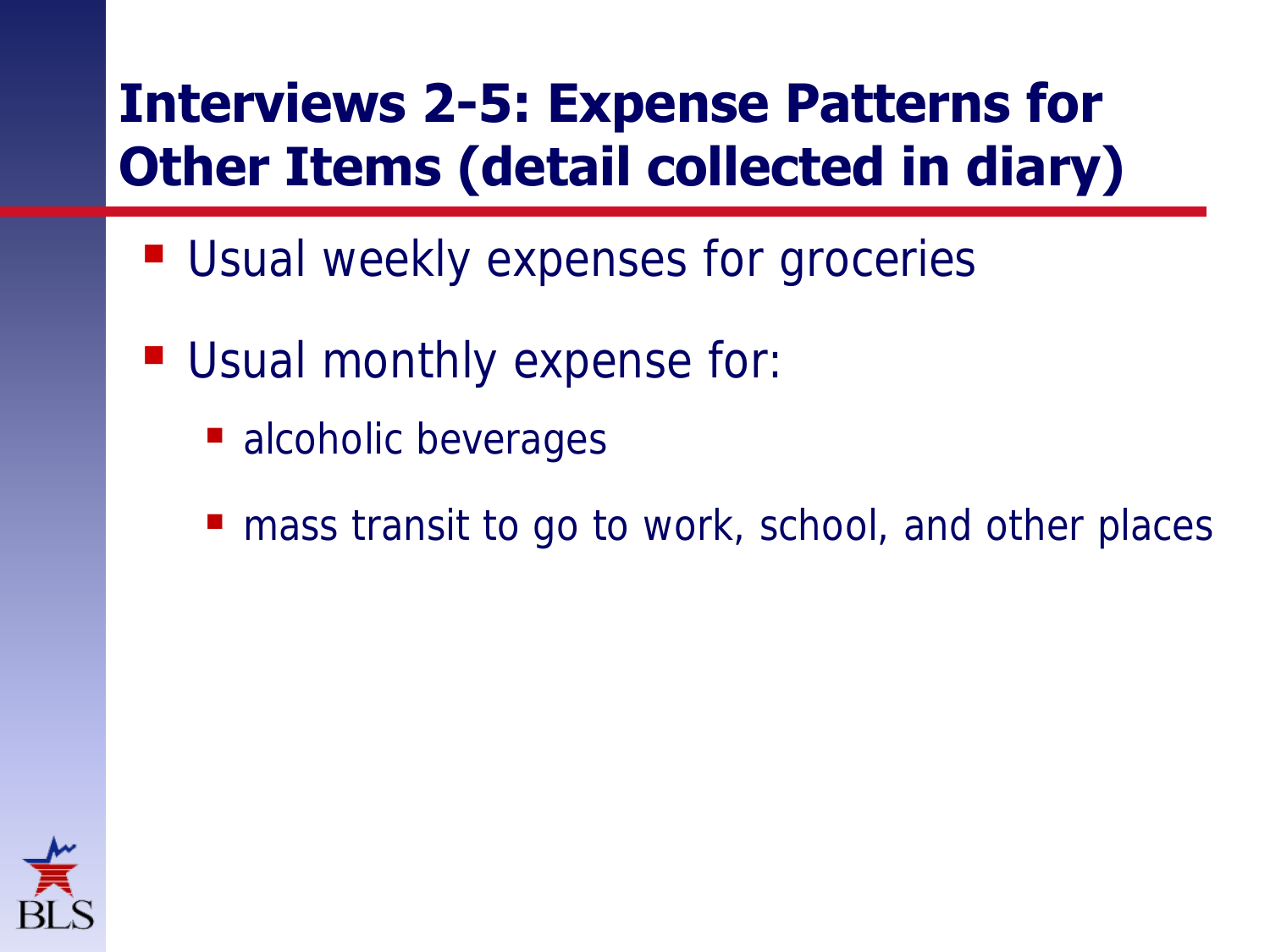# **Interviews 2 & 5**

- Work experience and income for each CU member 14+
- I Income for the CU as a whole
- Credit liability
- **I** Interview 5
	- Change in assets

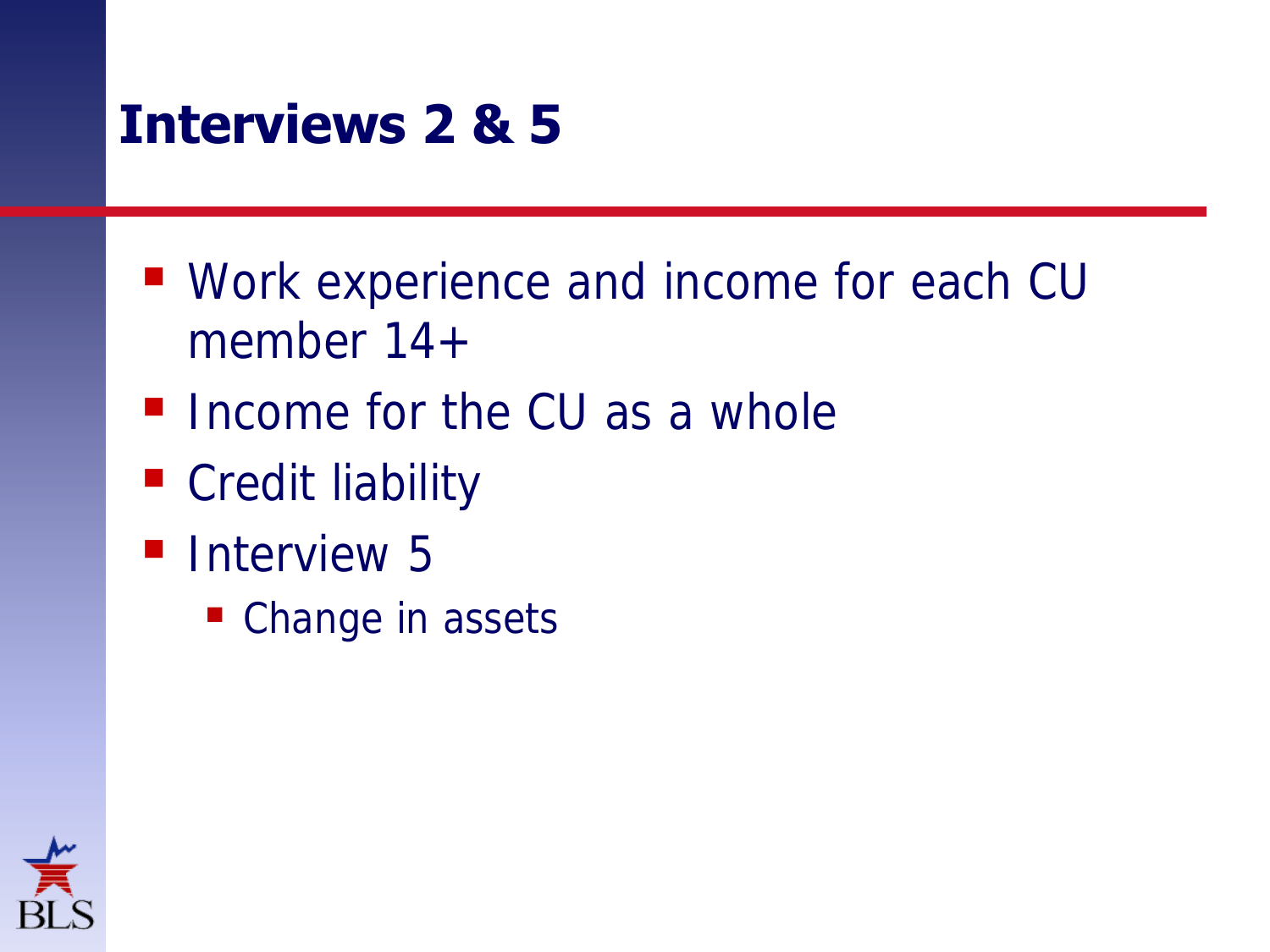# **Diary Survey**

- Designed to collect detailed data on small frequently purchased items which may be difficult to recall in a quarterly interview
- Daily diary, with 4 parts:
	- **Food for home consumption, Food away from** home, Apparel, Other

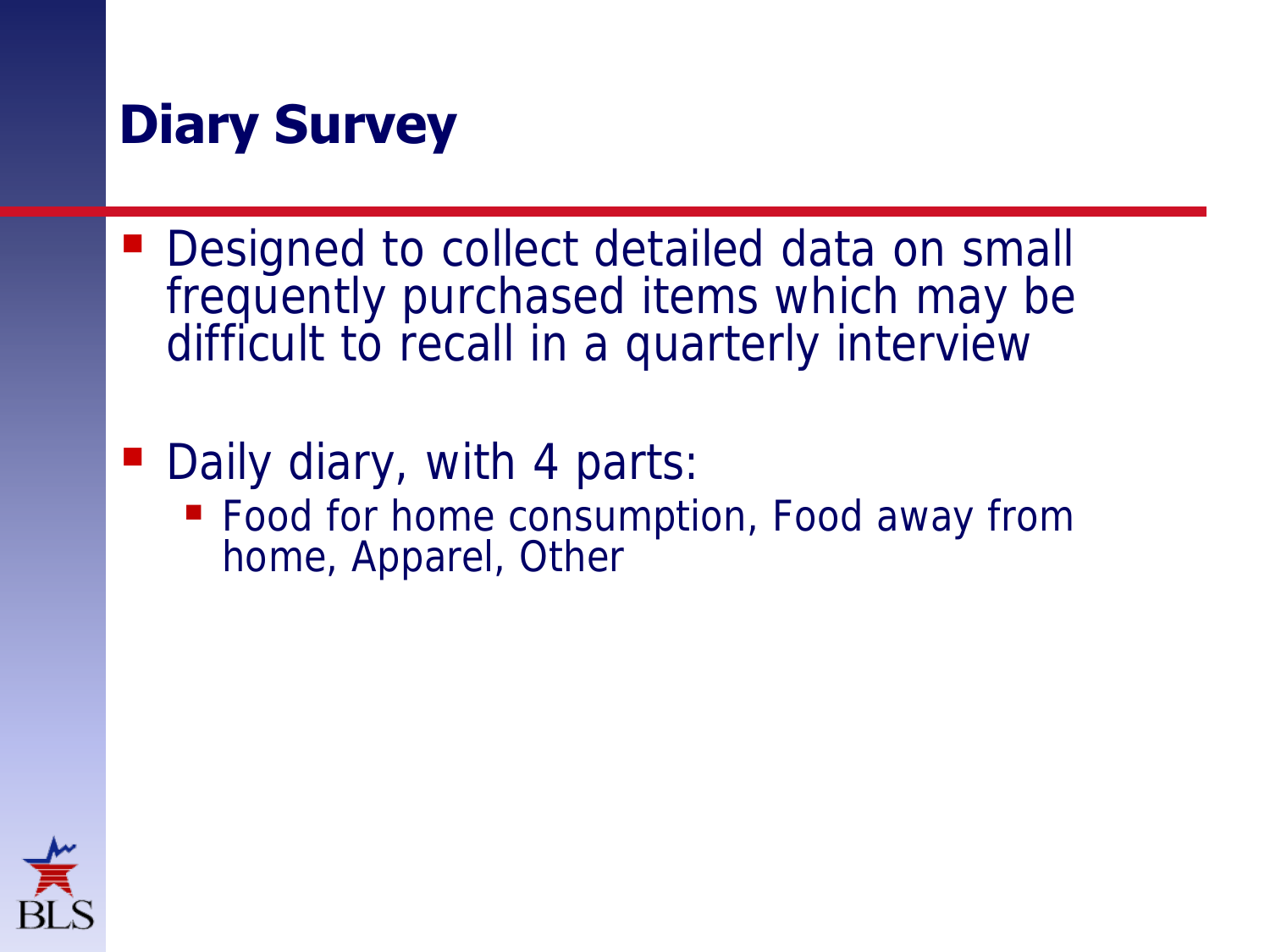# **Diary Survey, cntd.**

- Each week of the year has equal representation
- Diaries must be placed within 7 days of "earliest placement date"
- Each Diary week is treated separately for estimation purposes

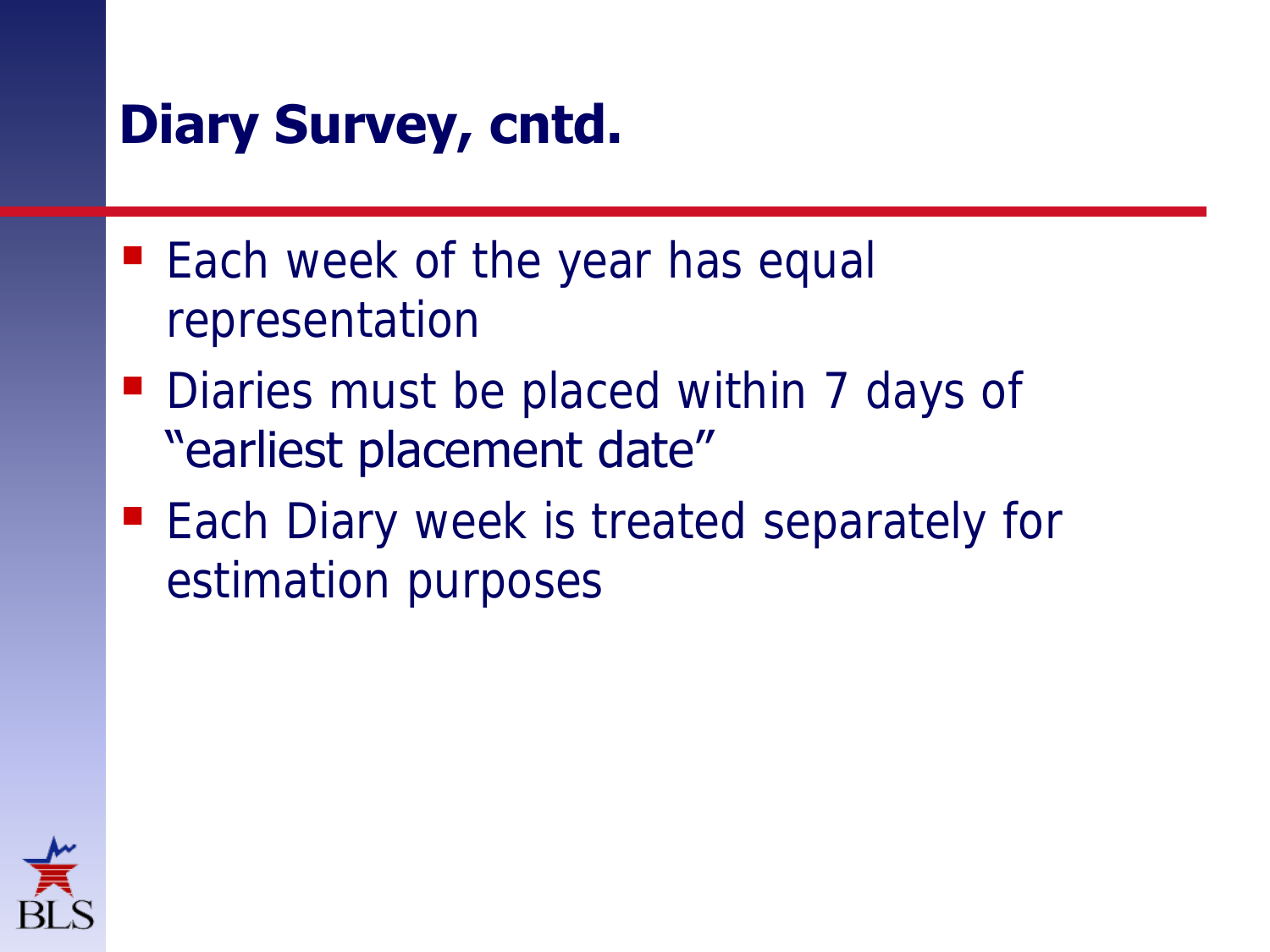# **Diary Survey, contd.**

- Each CU completes two consecutive 7-day Diaries with three personal visits
	- 1<sup>st</sup> visit
		- − Collect demographic information place week 1 Diary
	- 2<sup>nd</sup> visit
		- − Diary check and recall place Diary 2
	- 3<sup>rd</sup> visit
		- − Diary check and recall collect income information

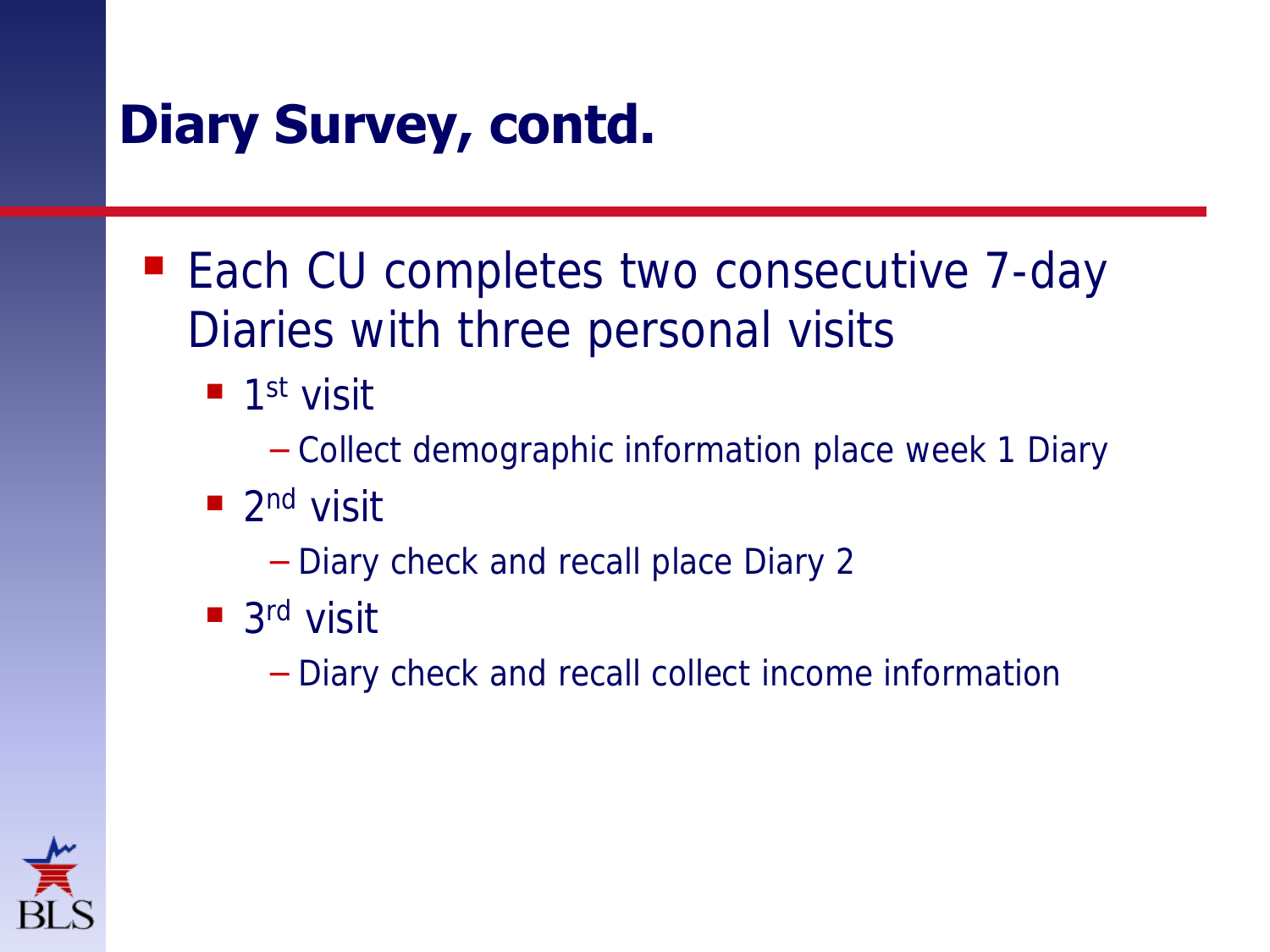### **Role of the Census Bureau**

- **Develops sample of housing units** 
	- **Drawn from the decennial census of addresses**
- **Programs CAPI instruments** 
	- **Including edits, according to BLS specifications**
- Collects data
	- Under Title 13

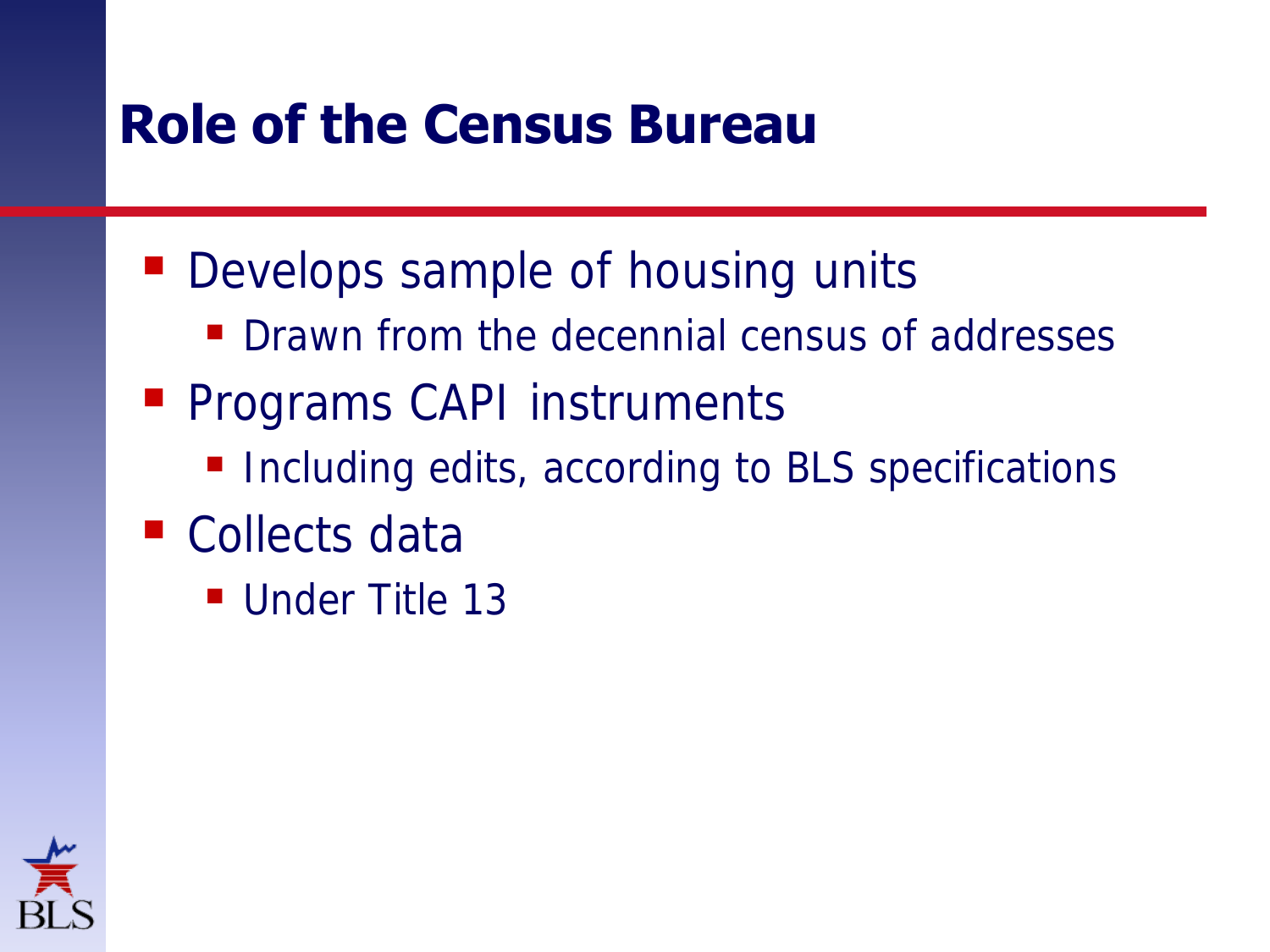# **Census Bureau: Processing Activities**

#### **I**nterview

- CAPI data transmitted to Census HQ, where they copy data needed for next quarter's instrument (properties, vehicles, etc.)
- **Diary** 
	- Check-in, keying, coding, imaging operations in Jeffersonville, IN
- Monthly data are transmitted to BLS

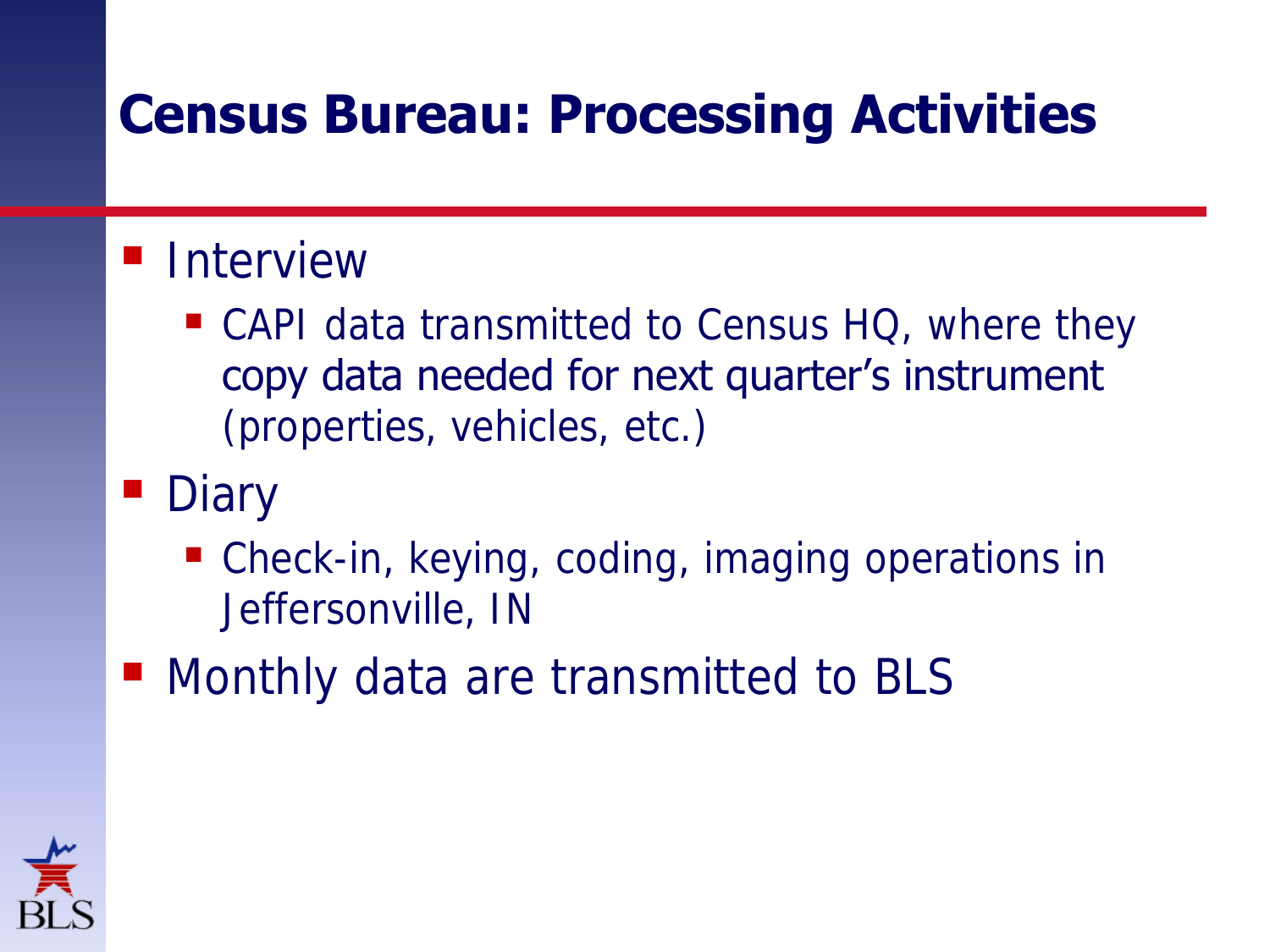# **Census Burea[u: R](http://www.census.gov/losangeles/)e[gional O](http://www.census.gov/dallas/)[ffic](http://www.census.gov/atlanta/)es**

- Decentralized data collection
- Conducted by the Census Bureau through its 12 ROs
- RO responsibilities vary in geographic scope, e.g.:
	- New York RO: 19 counties
	- Denver RO: 10 states
	- Los Angeles RO: Hawaii, Southern California

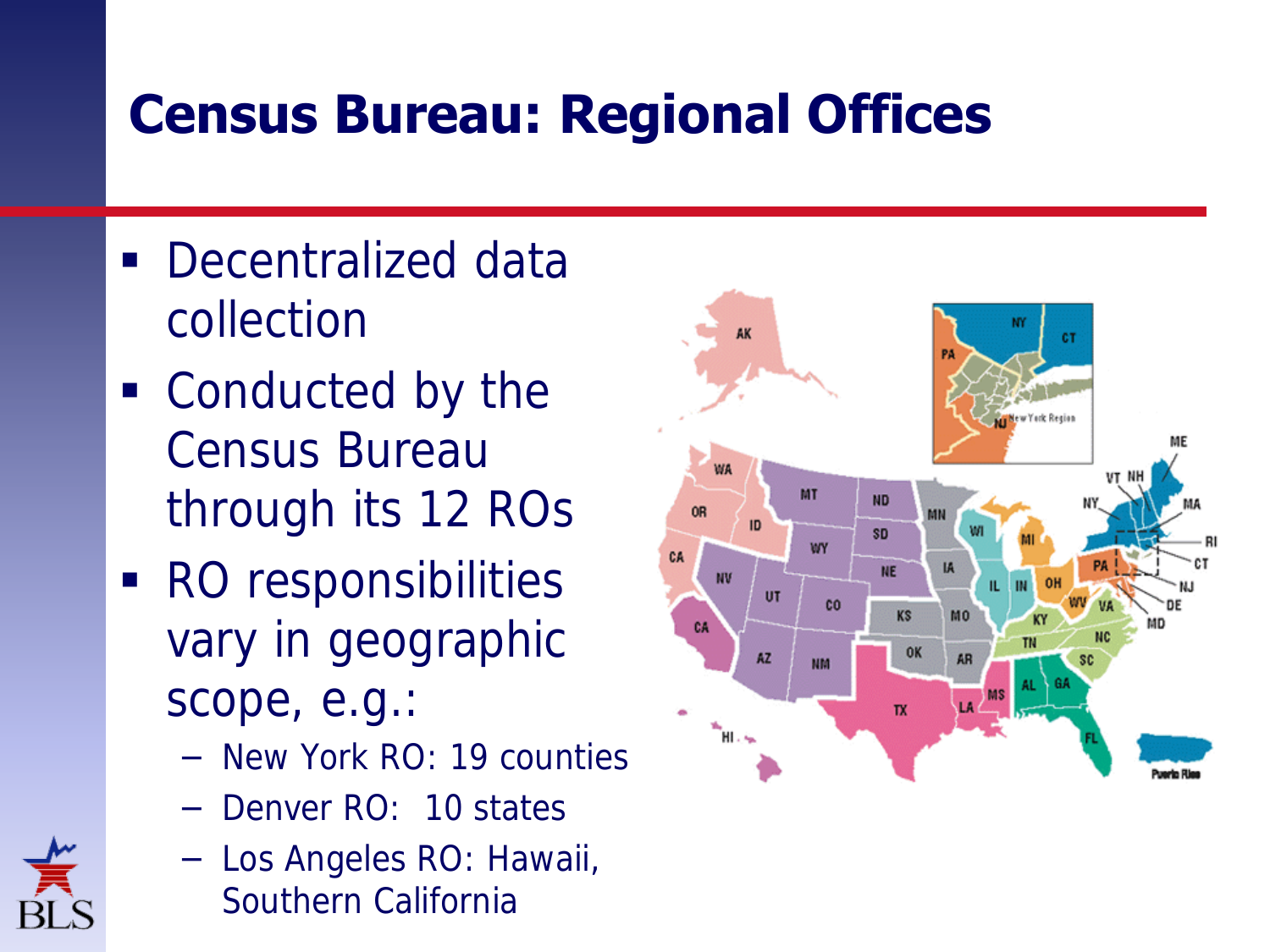### **Interviewing**

- **I** Interview Survey
	- $\blacksquare$  Multiple contacts *may be* required
- **Diary Survey** 
	- Multiple contacts are required
- Contact History Instrument (CHI)
	- Part of both surveys
	- Data on nature and outcome of contact
	- Concerns of reluctant respondents
	- Source of detailed information about the survey process

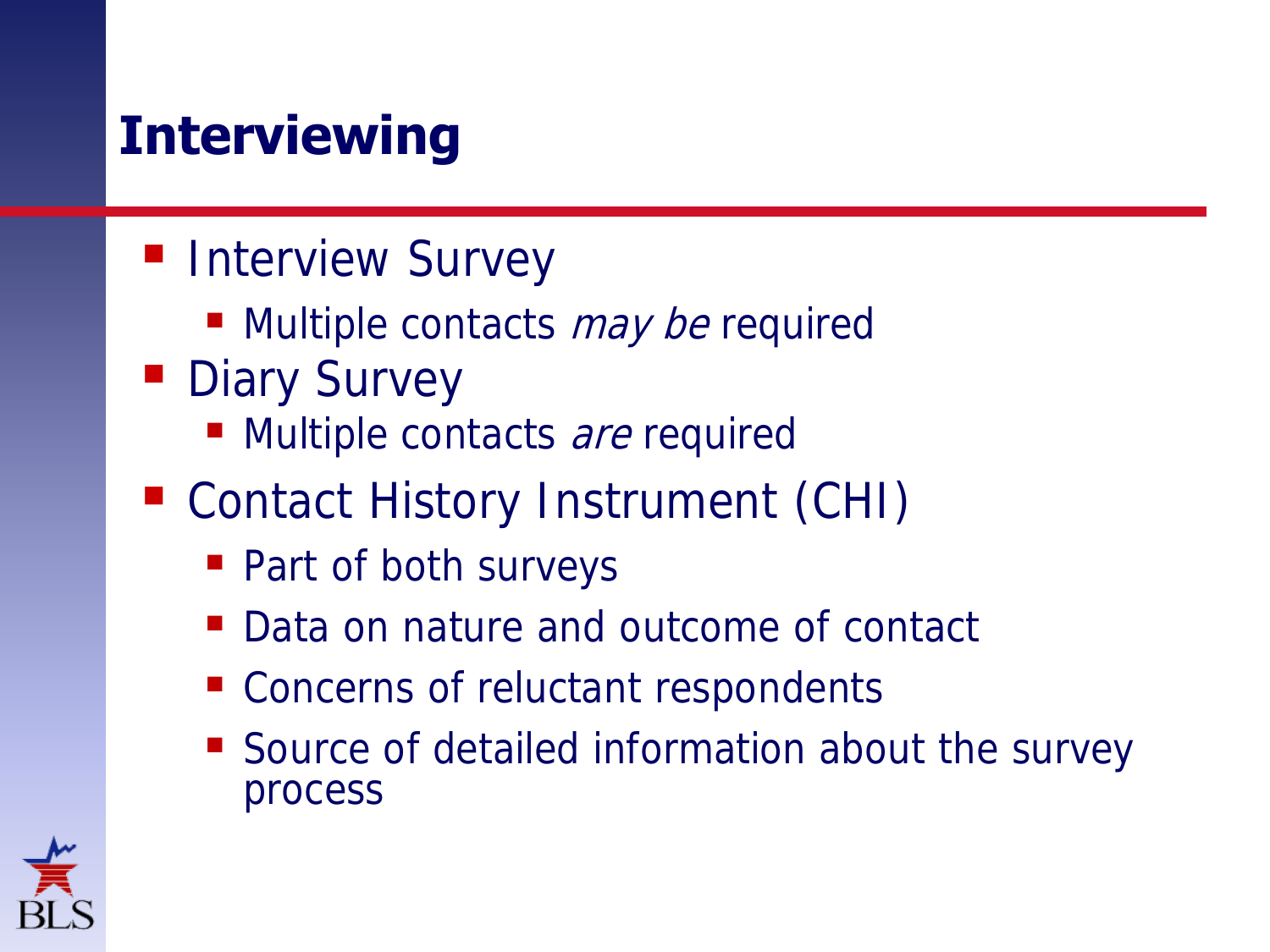# **Interviewing: Mode**

- CE interview survey is designed to be conducted in person
- **Approximately 33% of interviews are** conducted by telephone
	- **Policies recently updated to provide guidelines for** telephone interviewing
- Barriers to personal interviews
	- Controlled access building and gated communities
	- Severe weather conditions (e.g., blizzard)
	- **Respondent request for telephone interview**

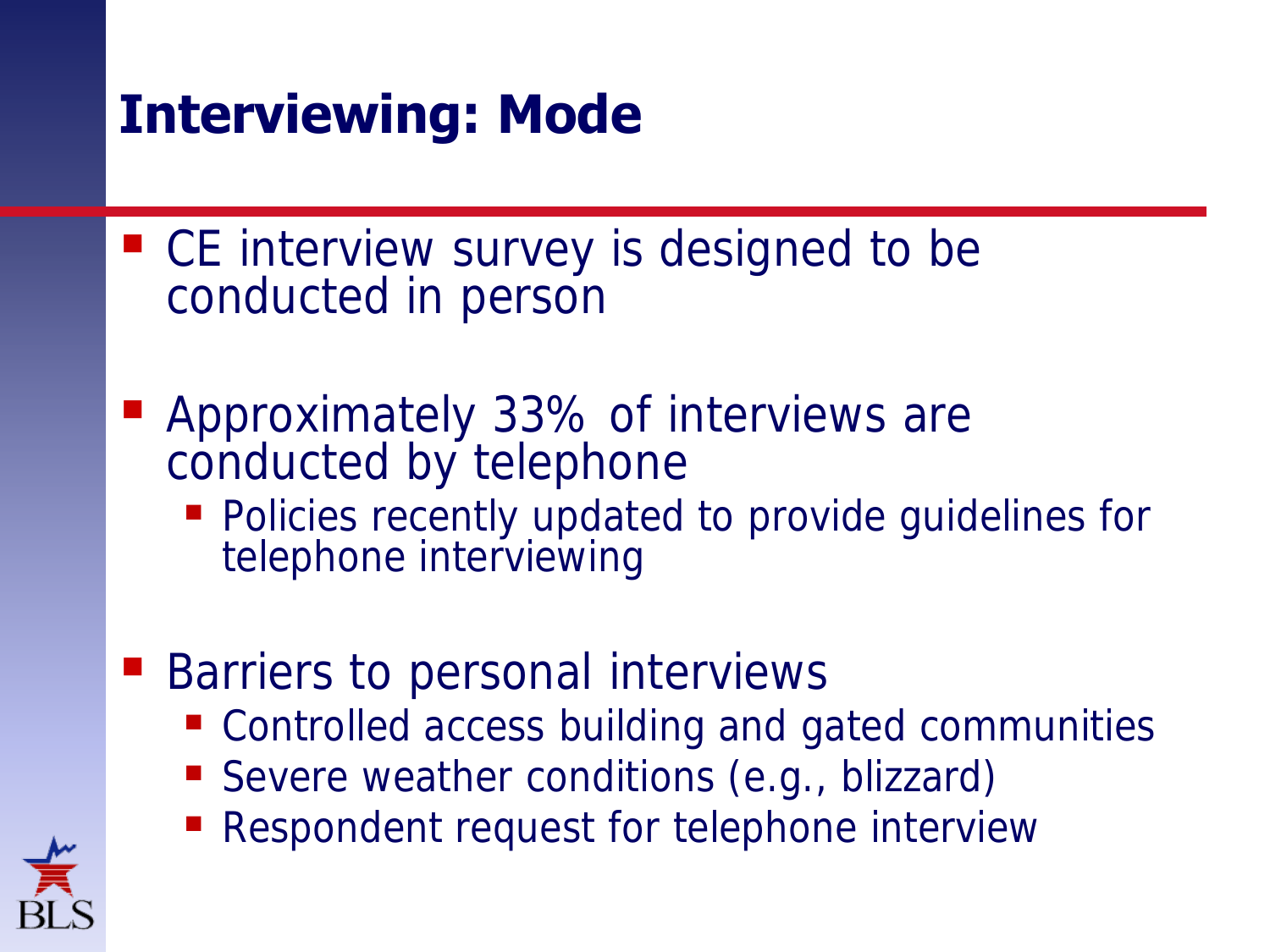### **CE Response Rates, 2000-2010**



Year